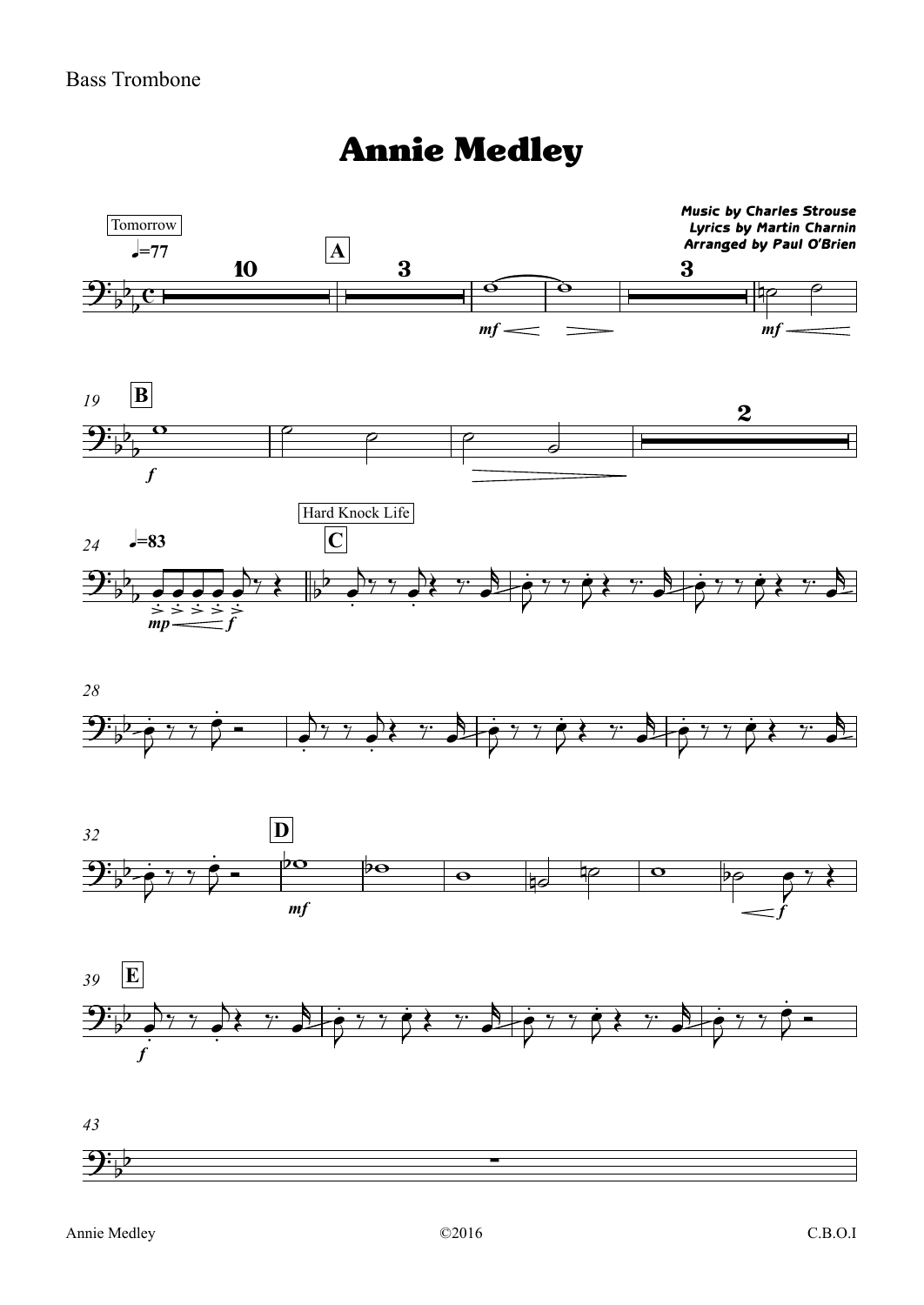

C.B.O.I Annie Medley